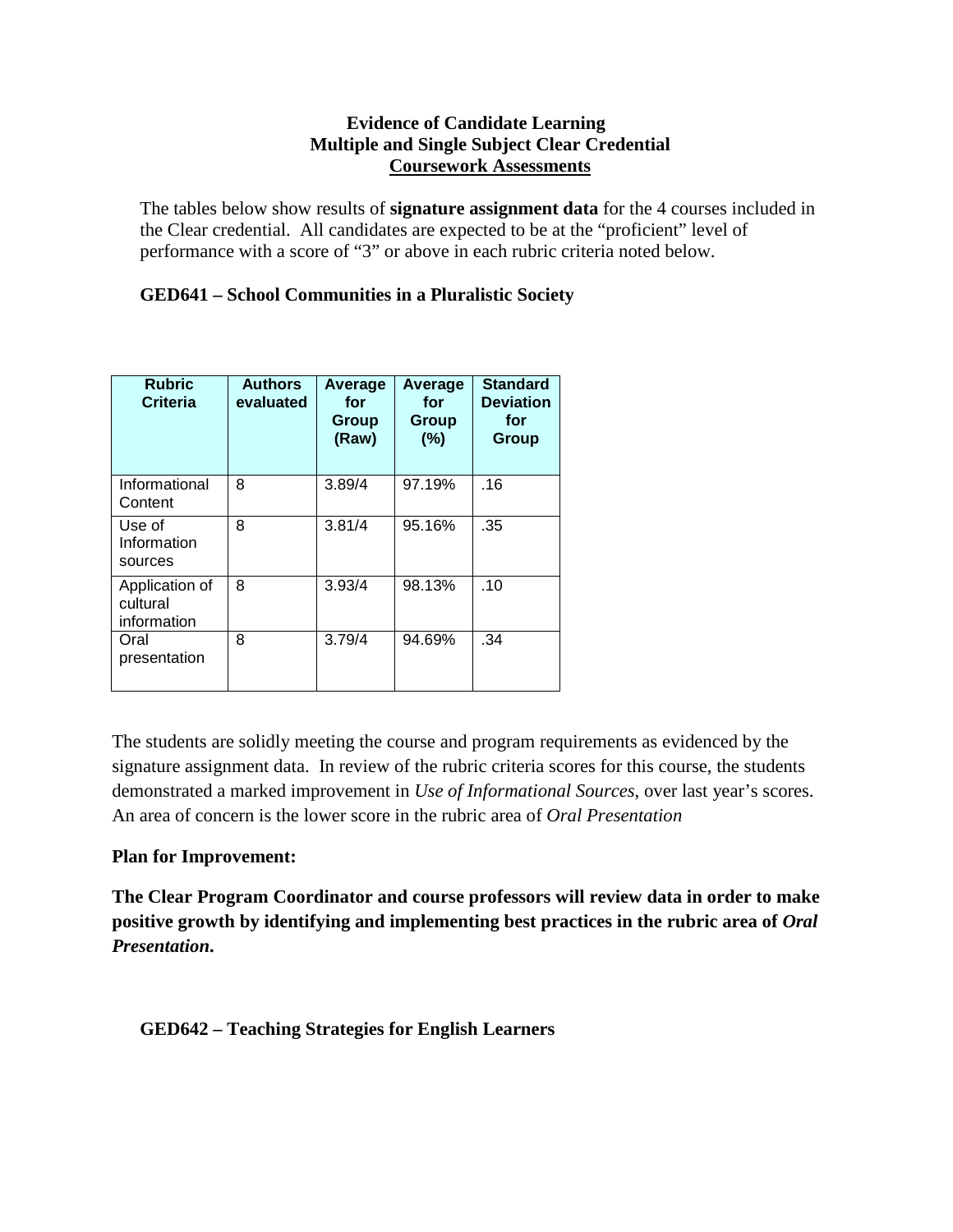| <b>Rubric Criteria</b>                                               | <b>Authors</b><br>evaluated | Average<br>for<br>Group<br>(Raw) | Average<br>for<br>Group<br>(%) | <b>Standard</b><br><b>Deviation</b><br>for<br><b>Group</b> |
|----------------------------------------------------------------------|-----------------------------|----------------------------------|--------------------------------|------------------------------------------------------------|
| Unit overview<br>clarity and<br>coherency of<br>rationale            | 21                          | 3.81/4                           | 95.24%                         | .40                                                        |
| Standards and<br>objectives<br>present in the<br>unit plan           | 21                          | 3.90/4                           | 97.62%                         | .30                                                        |
| Comprehensible<br>input and<br>building<br>background<br>knowledge   | 21                          | 3.90/4                           | 97.62%                         | .30                                                        |
| <b>Student</b><br>activities and<br>opportunities for<br>interaction | 21                          | 3.95/4                           | 98.81%                         | .22                                                        |
| <b>SDAIE &amp;</b><br><b>CALLA</b><br>strategies                     | 21                          | 4.00/4                           | 100%                           | 0.00                                                       |
| Assessment<br>and self-<br>reflection                                | 21                          | 3.81/4                           | 95.24%                         | .40                                                        |

The students are solidly meeting the course and program requirements as evidenced by the signature assignment data. In review of the rubric criteria scores for this course, the *Average for Group (Raw scores)* were higher in all areas over last year's scores.

## **Plan for Improvement:**

Although the lowest criterion scores are not very low, the rubric criteria, *Unit Overview Clarity and Coherency of Rationale,* has the lowest score and will be reviewed by course professors and Clear program coordinator in order to improve instruction.

## **GED677 – Teaching Special Populations**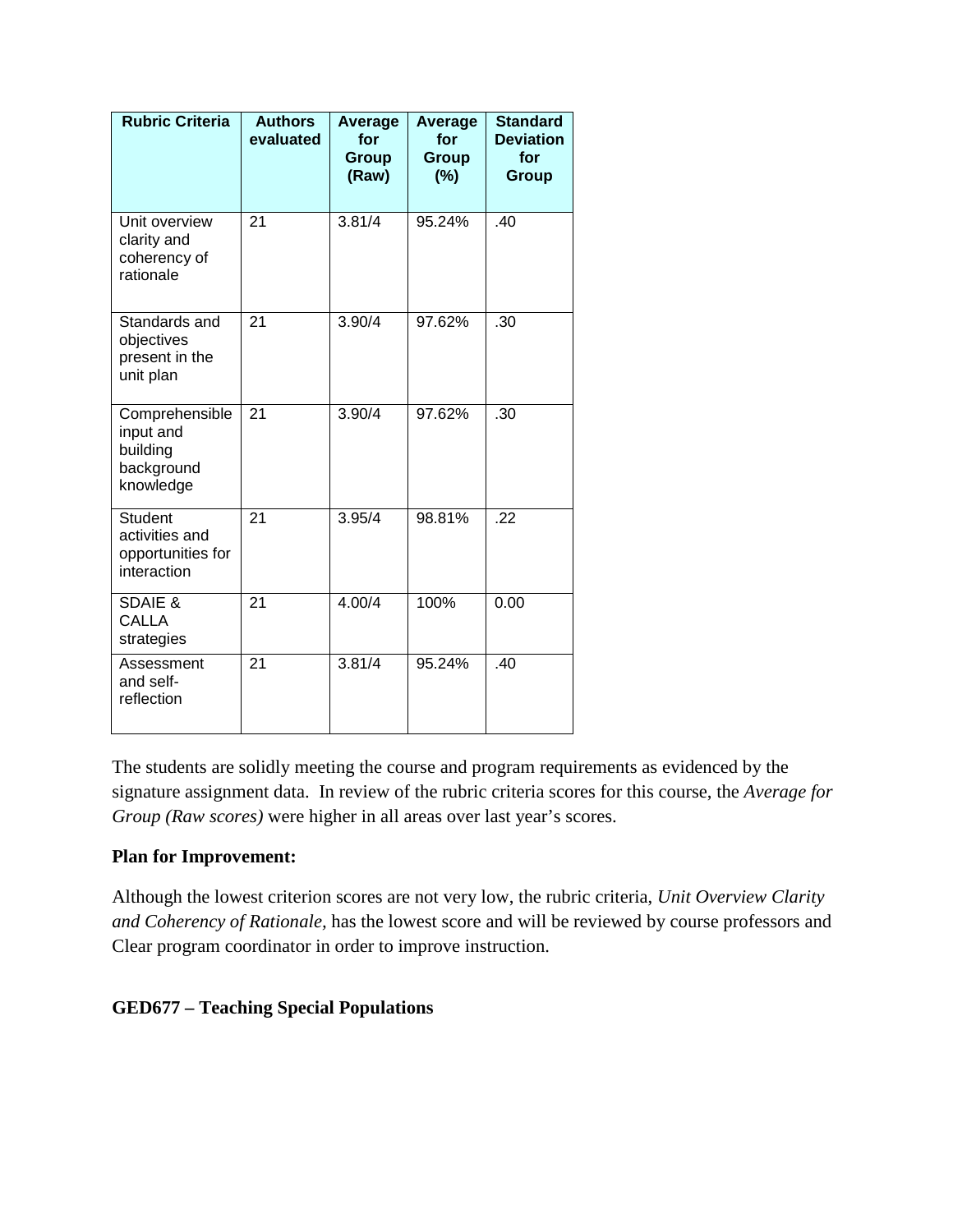| <b>Rubric Criteria</b>                                                                              | <b>Authors</b><br>evaluated | <b>Average</b><br>for<br>Group<br>(Raw) | Average<br>for<br><b>Group</b><br>(%) | <b>Standard</b><br><b>Deviation</b><br>for Group |
|-----------------------------------------------------------------------------------------------------|-----------------------------|-----------------------------------------|---------------------------------------|--------------------------------------------------|
| Collaboration with Key<br><b>Educators at School Site</b>                                           | 8                           | 3.75/4                                  | 93.75%                                | .46                                              |
| Personal Philosophy of<br><b>Inclusive Practices</b>                                                | 8                           | 3.88/4                                  | 96.88%                                | .35                                              |
| <b>Specific Strategies for</b><br><b>Student Success</b>                                            | 8                           | 3.50/4                                  | 87.50%                                | .53                                              |
| <b>Example of Individual</b><br>Differentiation for<br><b>Students with Diverse</b><br><b>Needs</b> | 8                           | 3.63/4                                  | 90.63%                                | .52                                              |
| Reflection                                                                                          | 8                           | 3.75/4                                  | 93.75%                                | .46                                              |

The students are meeting the course and program requirements as evidenced by the signature assignment data. Since rubric criteria changed for this course from 2011-2012, specific criteria cannot be compared.

#### **Plan for Improvement:**

In review of the rubric criteria scores for this course, *Specific Strategies for Student Success* and *Example of Individual Differentiation for Students with Diverse Needs, both reveal a wider gap* in range of scores than the other criteria. The Clear program coordinator along with the course professors will review the rubric criteria results and determine how to address and improve practice in order to show more consistency in these criteria.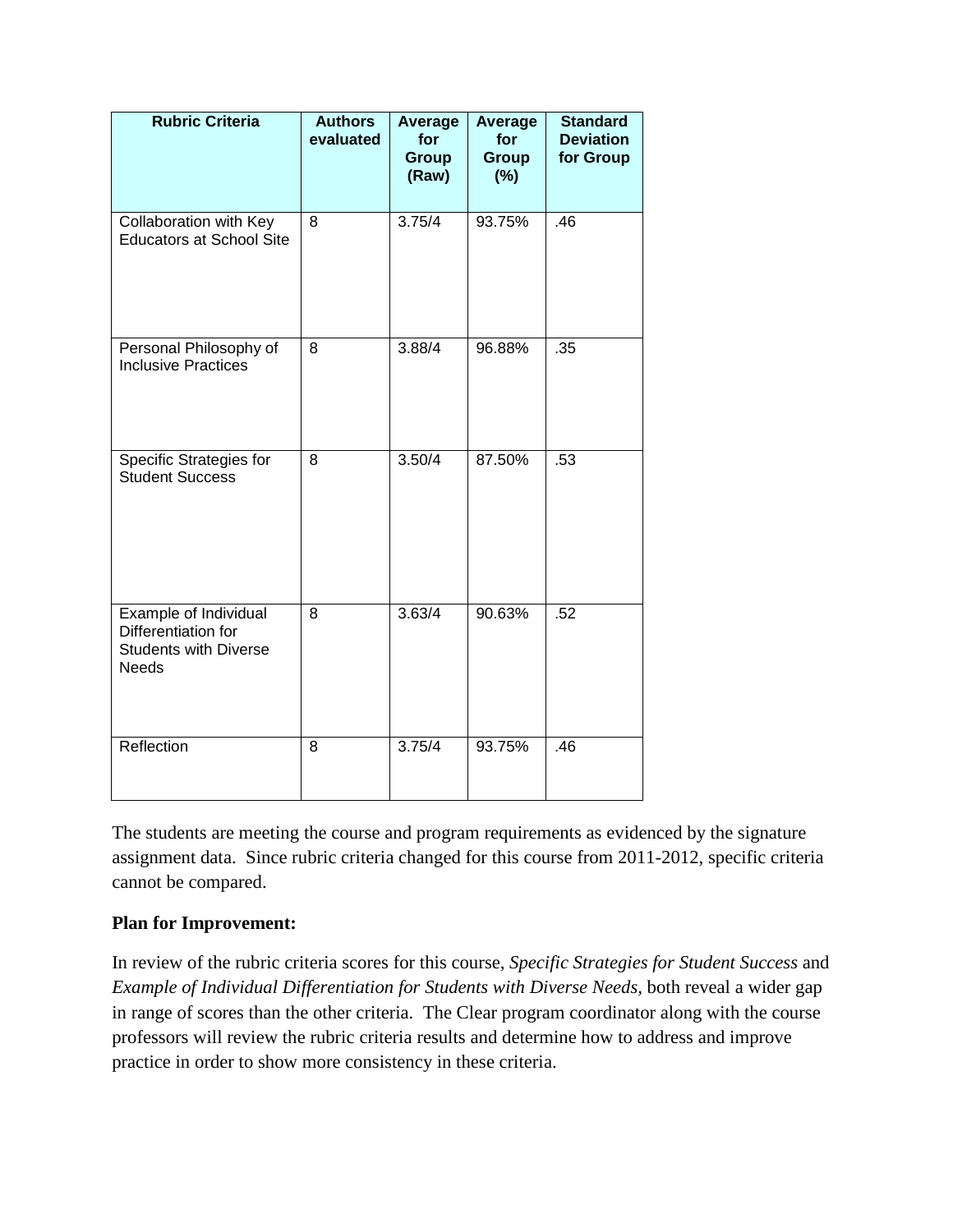## **GED673 – Reflective Coaching Seminar**

| <b>Rubric Criteria</b>                                                                                                                                                               | <b>Authors</b><br>evaluated | Average<br>for<br>Group<br>(Raw) | Average<br>for<br>Group<br>$(\%)$ | <b>Standard</b><br><b>Deviation</b><br>for<br><b>Group</b> |
|--------------------------------------------------------------------------------------------------------------------------------------------------------------------------------------|-----------------------------|----------------------------------|-----------------------------------|------------------------------------------------------------|
| Reflection of your teaching<br>practice and student learning                                                                                                                         | 12                          | 3.75/4                           | 93.75%                            | .45                                                        |
| Reflection on student learning<br>needs and the ways you<br>impacted student success                                                                                                 | 12                          | 3.75/4                           | 93.75%                            | .45                                                        |
| Reflection with mentors on<br>evidence collected of student<br>learning, instructional strategies<br>and assessments that illustrates<br>a change or improvement in<br>your teaching | 12                          | 3.92/4                           | 93.75%                            | .29                                                        |
| Reflection with mentors on next<br>steps in your growth as a<br>professional educator                                                                                                | 12                          | 3.83/4                           | 95.83%                            | .39                                                        |

The students are solidly meeting the course and program requirements as evidenced by the signature assignment data. In review of the rubric criteria scores for this course, *Reflection with mentors on evidence collected of student learning, instructional strategies and assessments that illustrates a change or improvement in your teaching* (Average for Group-Raw) showed a marked improvement over last year's scores.

## **Plan for Improvement:**

.

The Clear Program Coordinator and University Mentor will review rubric criteria to identify best practice methods that maximize both the reflective and coaching processes.

### **Evidence of Candidate Learning Multiple and Single Subject Clear Credential Disposition Assessments**

The tables below show results of **Disposition Assessment data** for the Clear credential. All candidates are expected to be at the "proficient" level of performance with a score of "3" or above in each rubric criteria noted below.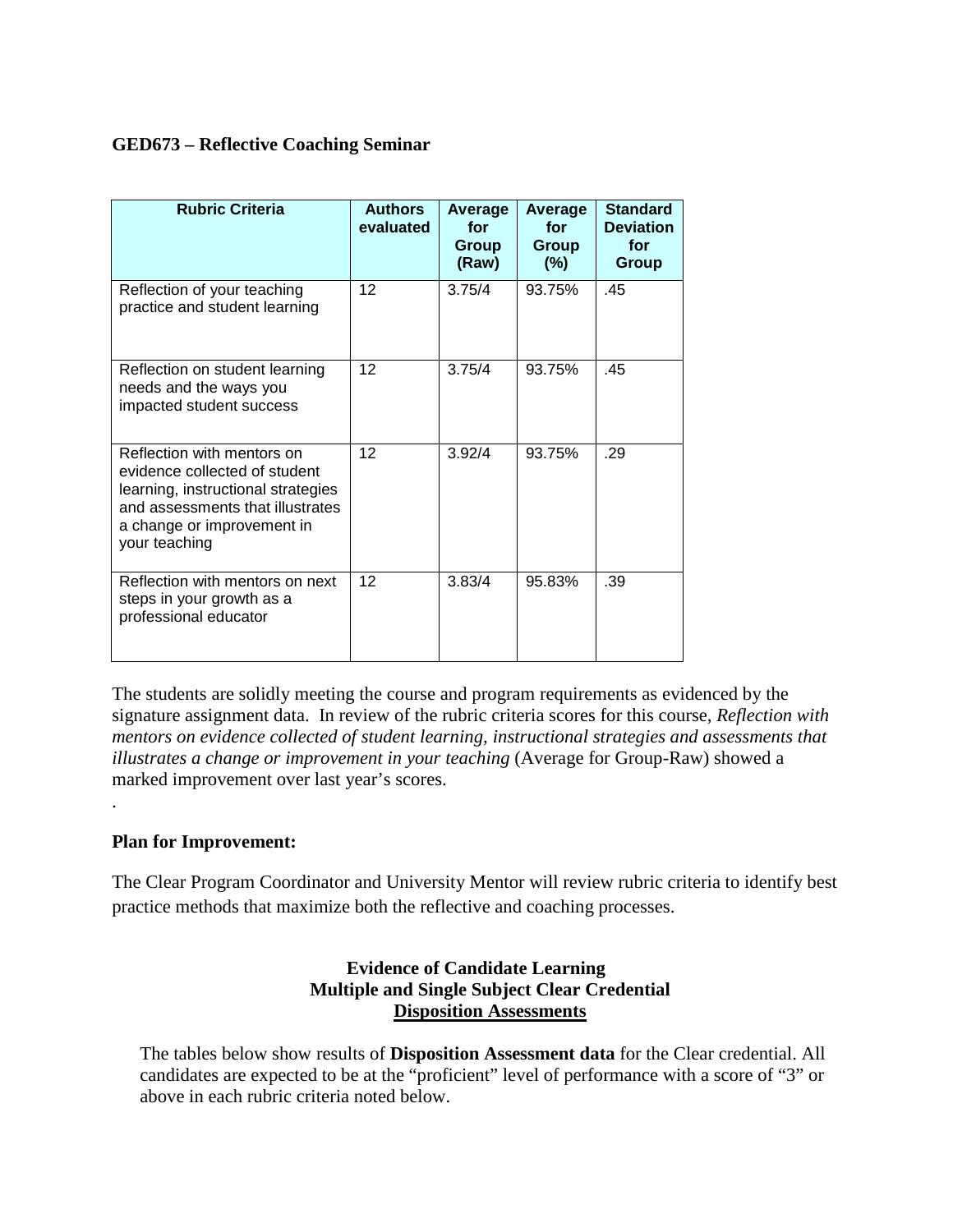| <b>Rubric Criteria</b>                                                                                                                                                                                                                                                                                                                                                                                       | <b>Authors</b><br>evaluated | Average<br>for Group<br>(Raw) | Average<br>for Group<br>$(\%)$ | <b>Median</b><br>for<br>Group | <b>Standard</b><br><b>Deviation</b><br>for Group |
|--------------------------------------------------------------------------------------------------------------------------------------------------------------------------------------------------------------------------------------------------------------------------------------------------------------------------------------------------------------------------------------------------------------|-----------------------------|-------------------------------|--------------------------------|-------------------------------|--------------------------------------------------|
| 1. Dignity & Honor: The candidate honors and respects the<br>worthiness of all individuals in word and deed based on<br>PLNUs Wesleyan heritage: We are individuals created in<br>the image of God, committed to civility, respect, hospitality,<br>grace, and service.                                                                                                                                      | 8<br>(Professor)            | 3.63/4                        | 90.63%                         | 4.00                          | 0.52                                             |
| 2. Honesty & Integrity: The candidate demonstrates<br>honesty, integrity, and coherence in attitudes, and actions,<br>and is accountable to the norms and expectations of the<br>learning community.                                                                                                                                                                                                         | 8<br>(Professor)            | 4.00/4                        | 100%                           | 4.00                          | 0.00                                             |
| 3. Caring, Patience, and Respect: The candidate<br>demonstrates caring, patience, fairness and respect for the<br>knowledge level, diversity, and abilities of others, ensuring<br>that all students have the opportunity to achieve.                                                                                                                                                                        | 8<br>(Professor)            | 3.88/4                        | 96.88%                         | 4.00                          | 0.35                                             |
| 4. Spirit of Collaboration, Flexibility and Humility: The<br>candidate actively participates in and contributes to the<br>achievement of the learning community, explaining own<br>thought process with humility and considers those of others<br>with a positive, open-minded attitude.                                                                                                                     | 8<br>(Professor)            | 3.75/4                        | 93.75%                         | 4.00                          | 0.46                                             |
| 5. Harmony in Learning Community: The candidate takes<br>responsibility for resolving conflicts or issues with others,<br>and teaches students those skills, in a way that sustains<br>and enhances a healthy and safe learning community.                                                                                                                                                                   | 8<br>(Professor)            | 3.50/4                        | 87.50%                         | 3.50                          | 0.53                                             |
| 6. Self-Awareness/Calling: The candidate shows awareness<br>of areas of strength, interests, learning style, and areas for<br>continuing growth; generates and follows through on<br>personalized growth plans. The candidate demonstrates<br>that serving as a professional educator is a confirmed<br>calling to equip, to transform and to empower every student<br>to fulfill his or her full potential. | 8<br>(Professor)            | 3.75/4                        | 93.75%                         | 4.00                          | 0.46                                             |
| 7. Perseverance with Challenge: The candidate perseveres,<br>remains engaged, and persists as a life-long learner,<br>especially when academic and professional assignments<br>are perceived as challenging.                                                                                                                                                                                                 | 8<br>(Professor)            | 3.50/4                        | 87.50%                         | 3.50                          | 1.53                                             |
| 8. Diligence in Work Habits & Responsibility for Learning:<br>The candidate attends to the roles and responsibilities of<br>the learning community, and is well-prepared and on time.<br>The candidate completes required assignments on time and<br>is reflective and receptive to formative feedback.                                                                                                      | 8<br>(Professor)            | 3.50/4                        | 87.50%                         | 3.50                          | 0.53                                             |
| Average professor assessment for GED642:                                                                                                                                                                                                                                                                                                                                                                     |                             | 3.69/4                        |                                |                               |                                                  |
| 1. Dignity & Honor: The candidate honors and respects the<br>worthiness of all individuals in word and deed based on<br>PLNU's Wesleyan heritage: We are individuals created<br>in the image of God, committed to civility, respect,<br>hospitality, grace, and service.                                                                                                                                     | $\mathbf 0$                 | 0                             | 0                              | $\mathbf 0$                   | $\mathbf 0$                                      |
| 2. Honesty & Integrity: The candidate demonstrates<br>honesty, integrity, and coherence in attitudes, and actions,<br>and is accountable to the norms and expectations of the<br>learning community.                                                                                                                                                                                                         | $\Omega$                    | $\Omega$                      | $\Omega$                       | $\Omega$                      | $\Omega$                                         |
| 3. Caring, Patience, and Respect: The candidate<br>demonstrates caring, patience, fairness and respect for the<br>knowledge level, diversity, and abilities of others, ensuring<br>that all students have the opportunity to achieve.                                                                                                                                                                        | $\Omega$                    | $\Omega$                      | $\Omega$                       | $\Omega$                      | 0                                                |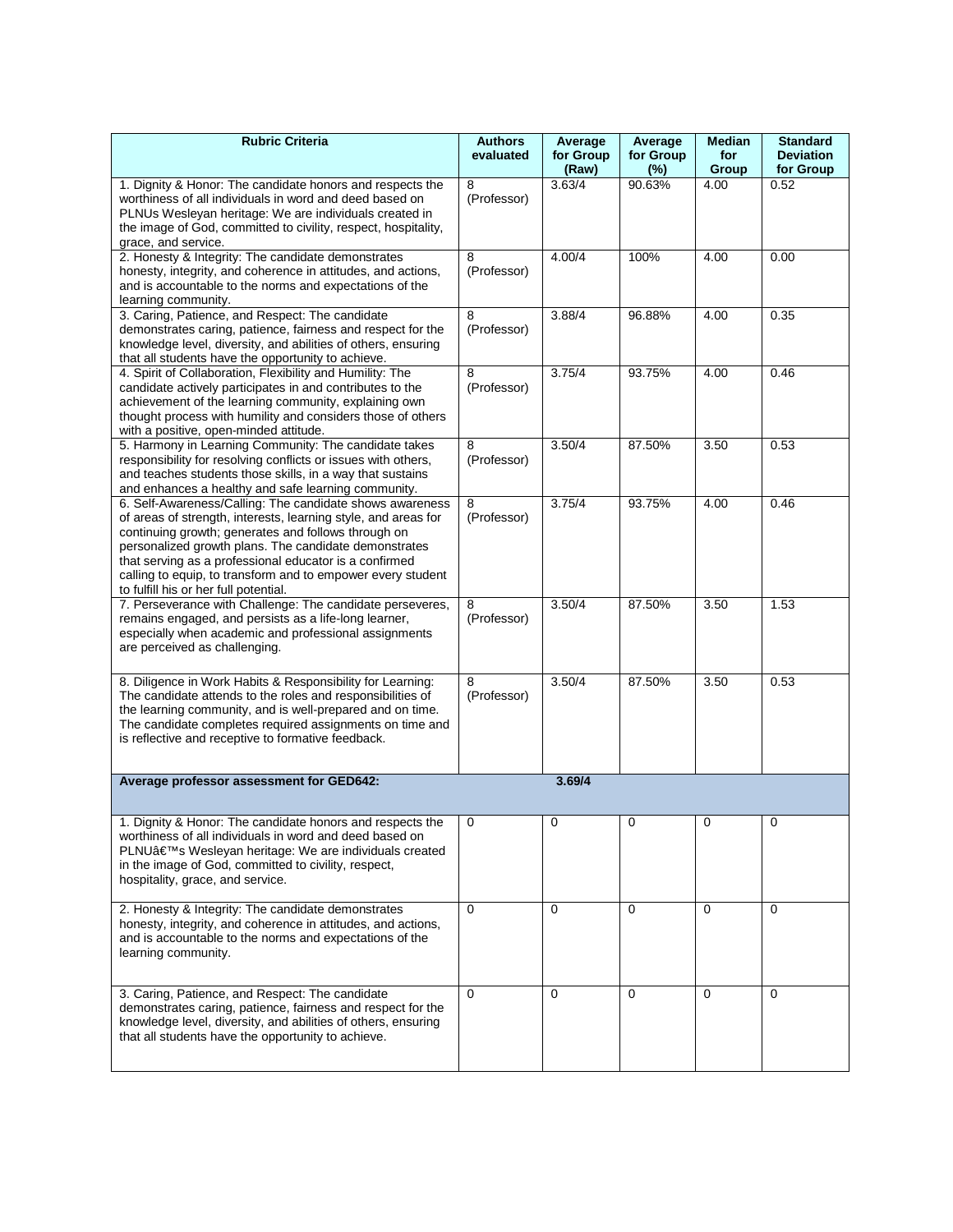| 4. Spirit of Collaboration, Flexibility and Humility: The<br>candidate actively participates in and contributes to the<br>achievement of the learning community, explaining own<br>thought process with humility and considers those of others<br>with a positive, open-minded attitude.                                                                                                                     | 0        | $\Omega$ | $\Omega$ | $\Omega$ | 0        |
|--------------------------------------------------------------------------------------------------------------------------------------------------------------------------------------------------------------------------------------------------------------------------------------------------------------------------------------------------------------------------------------------------------------|----------|----------|----------|----------|----------|
| 5. Harmony in Learning Community: The candidate takes<br>responsibility for resolving conflicts or issues with others,<br>and teaches students those skills, in a way that sustains<br>and enhances a healthy and safe learning community.                                                                                                                                                                   | $\Omega$ | $\Omega$ | $\Omega$ | $\Omega$ | $\Omega$ |
| 6. Self-Awareness/Calling: The candidate shows awareness<br>of areas of strength, interests, learning style, and areas for<br>continuing growth; generates and follows through on<br>personalized growth plans. The candidate demonstrates<br>that serving as a professional educator is a confirmed<br>calling to equip, to transform and to empower every student<br>to fulfill his or her full potential. | 0        | $\Omega$ | $\Omega$ | $\Omega$ | $\Omega$ |
| 7. Perseverance with Challenge: The candidate perseveres,<br>remains engaged, and persists as a life-long learner,<br>especially when academic and professional assignments<br>are perceived as challenging.                                                                                                                                                                                                 | 0        | $\Omega$ | $\Omega$ | 0        | 0        |
| 8. Diligence in Work Habits & Responsibility for Learning:<br>The candidate attends to the roles and responsibilities of<br>the learning community, and is well-prepared and on time.<br>The candidate completes required assignments on time and<br>is reflective and receptive to formative feedback.                                                                                                      | 0        | $\Omega$ | $\Omega$ | 0        | $\Omega$ |
|                                                                                                                                                                                                                                                                                                                                                                                                              |          |          |          |          |          |
| Average professor assessment for GED673:                                                                                                                                                                                                                                                                                                                                                                     |          | $\bf{0}$ |          |          |          |
| 1. Dignity & Honor: The candidate honors and respects the<br>worthiness of all individuals in word and deed based on<br>PLNUs Wesleyan heritage: We are individuals created in<br>the image of God, committed to civility, respect, hospitality,<br>grace, and service.                                                                                                                                      | 0        | 0        | 0        | 0        | 0        |
| 2. Honesty & Integrity: The candidate demonstrates<br>honesty, integrity, and coherence in attitudes, and actions,<br>and is accountable to the norms and expectations of the<br>learning community.                                                                                                                                                                                                         | $\Omega$ | $\Omega$ | $\Omega$ | $\Omega$ | $\Omega$ |
| 3. Caring, Patience, and Respect: The candidate<br>demonstrates caring, patience, fairness and respect for the<br>knowledge level, diversity, and abilities of others, ensuring<br>that all students have the opportunity to achieve.                                                                                                                                                                        | $\Omega$ | $\Omega$ | $\Omega$ | $\Omega$ | $\Omega$ |
| 4. Spirit of Collaboration, Flexibility and Humility: The<br>candidate actively participates in and contributes to the<br>achievement of the learning community, explaining own<br>thought process with humility and considers those of others<br>with a positive, open-minded attitude.                                                                                                                     | $\Omega$ | $\Omega$ | $\Omega$ | $\Omega$ | $\Omega$ |